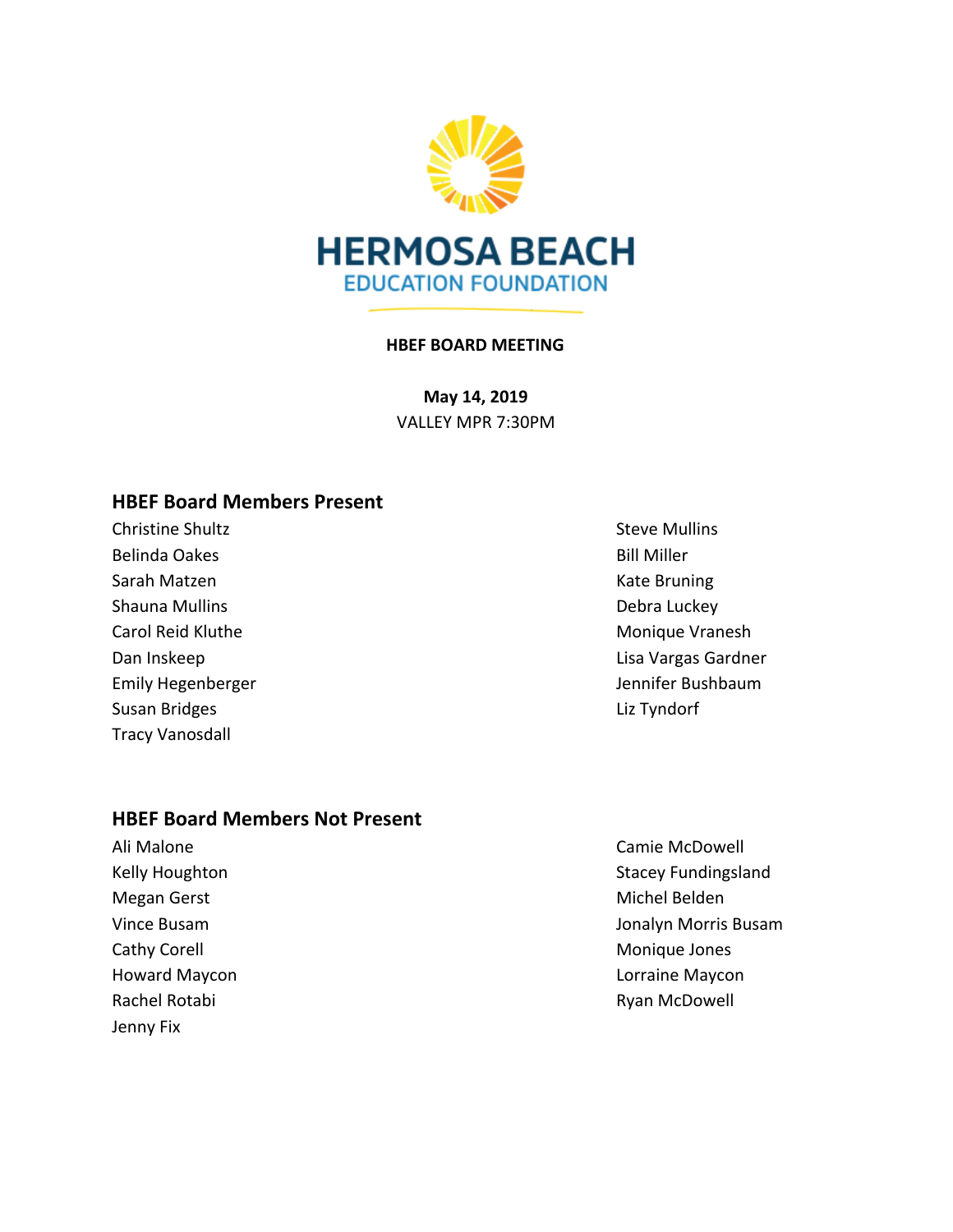### **AGENDA**

# **Call to Order - 7:37PM**

## **HBEF Reports**

- Approval of March 12, 2019 Minutes
	- Motion by Dan Inskeep
	- Second by Debra Luckey
	- Approved via voice vote, no opposing votes

## **HBEF Executive Board Reports**

President Carol Reid Kluthe

- Hearts of Hermosa
	- Thank you to all volunteers, sponsors, donors, attendees, auction & parent party coordinators
	- 30 people committee
	- 633 tickets sold including those provided to sponsors
	- Net \$280K highest ever in sponsorship, silent auction, teacher experiences

Operations Kelly Houghton

● Not in attendance

Secretary **Tracy Vanosdall** 

● Intent to Return Forms due today

Annual Giving Camie McDowell & Kate Bruning

- \$15K raised in Spring middle school campaign
	- 6th grade won burritos in the bowl
- Next week begins K-5 spring annual giving campaign
	- Kinetca ice cream truck will provide ice cream for all classes that get 100% participation
- June campaign
	- Matching sponsor Northwestern Mutual will donate up to \$10K to match donations from new donors

Sponsorships Sarah Matzen & *Megan Gerst*

● \$169K in committed sponsorship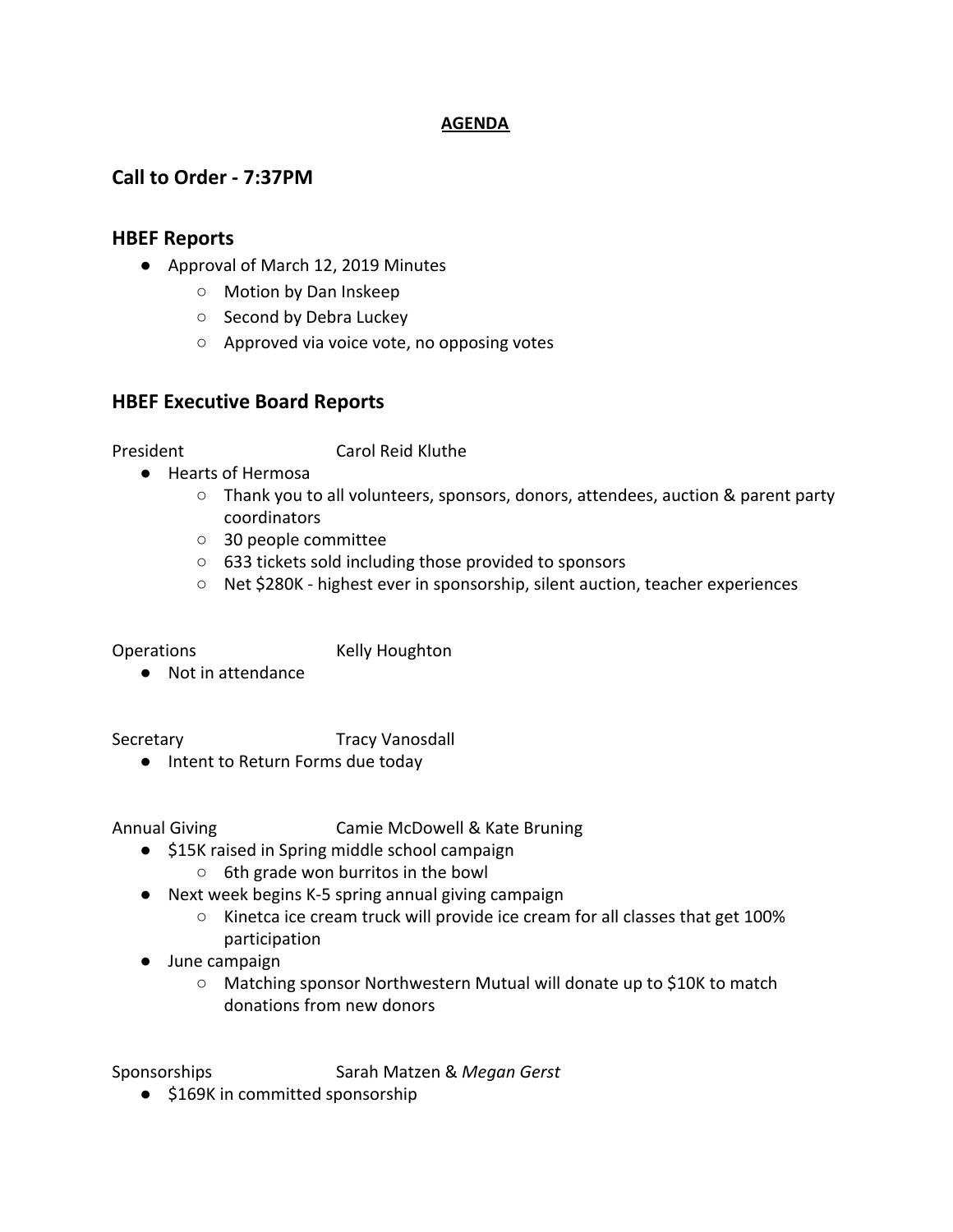● Working on real estate program launch with Rachel Rotabi and Steve Mullins

Treasurer Dan Inskeep

- \$1.059M net income vs \$868K to date in prior year
- Current Net Ordinary Income to date is higher than 6/30/18 ending balance

CIO/Endowment Bill Miller

- \$2.4M current value
	- up 8% to date
- No changes in investment portfolio

Marketing/PR Jonalyn Morris Busam

● Not in attendance

### Events **Debra Luckey**

- No updates
- Trying to work with Martha's regarding dine in promotion

# **HBEF General Board Reports**

Real Estate Initiative Rachel Rotabi/Steve Mullins

● No items to report

Matching Tracy Vanosdall

● \$66K revenue to date - highest in recent years

## **HBEF Board Action**

None

# **HBEF Completed Activities**

Hearts of Hermosa - Saturday March 23, 2019 Middle School Annual Giving Campaign - April 2019

## **HBEF Upcoming Events**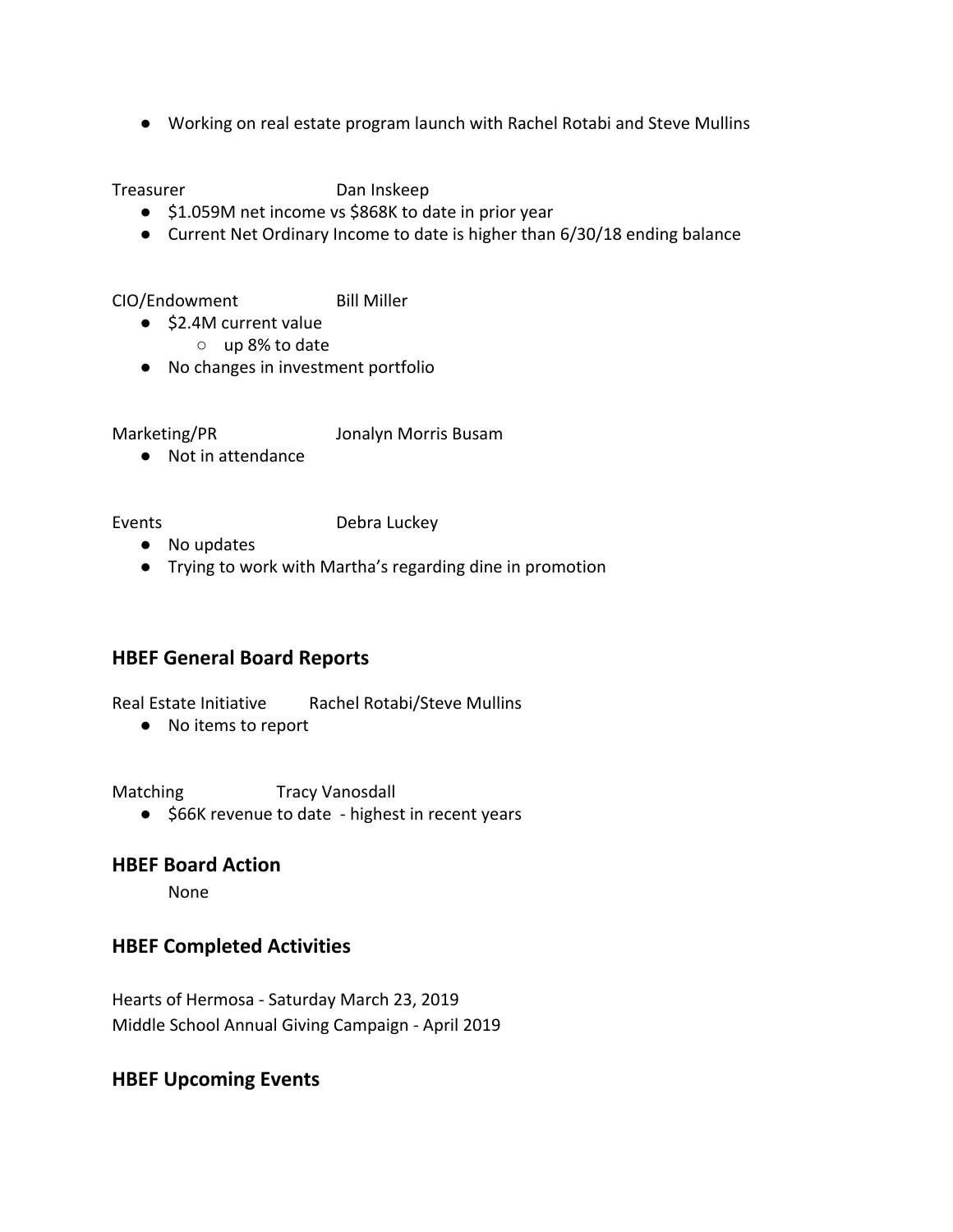Spring Annual Giving Campaign (K-5) - May 20-31, 2019 8th Grade Endowment Legacy Gift Campaign - June 2019

# **HVPTO Reports**

- Order yearbooks, school supplies, spirit wear and emergency kits
- Dolphin Dash approx \$78K raised
	- Approx \$10K higher than last year
- Presentation of proposed budget for 2019/2020
	- \$162K proposed budget spending vs \$137K in prior year
- Teacher grant and special projects forms available for 2019/2020 year
	- Turn in requests in June and PTO will approve and give to district in July
- Updated bylaws for budgeting process
- New & used school supply drive June 10-21
- Pancake breakfast fire, lifeguard, police Saturday Sept 21
- Back to school picnic Friday Sept 13
- Volunteers needed
	- Co President
	- Asst Treasurer
	- Halloween Raffle
	- Bulletin Board
	- Staff Appreciation Chair View
- Son Fun thank you
- Staff Appreciation thank you
- Daughter Dance Friday May 17
- Books before bedtime Friday May 31
- Book fairs upcoming
- Field Day View June 12, Valley June 19
- Parent White party June 19 at the Deck

# **Other Reports**

School Board Representative – Jennifer Cole

- Region 14 superintendent award given to Pat Escalante
- Congrats to Amy Rockwell on promotion to principal position at Valley
- Open board member vacancy appointed or elected is to be determined
- Construction contract signed for North School rebuild

Superintendent – Pat Escalante